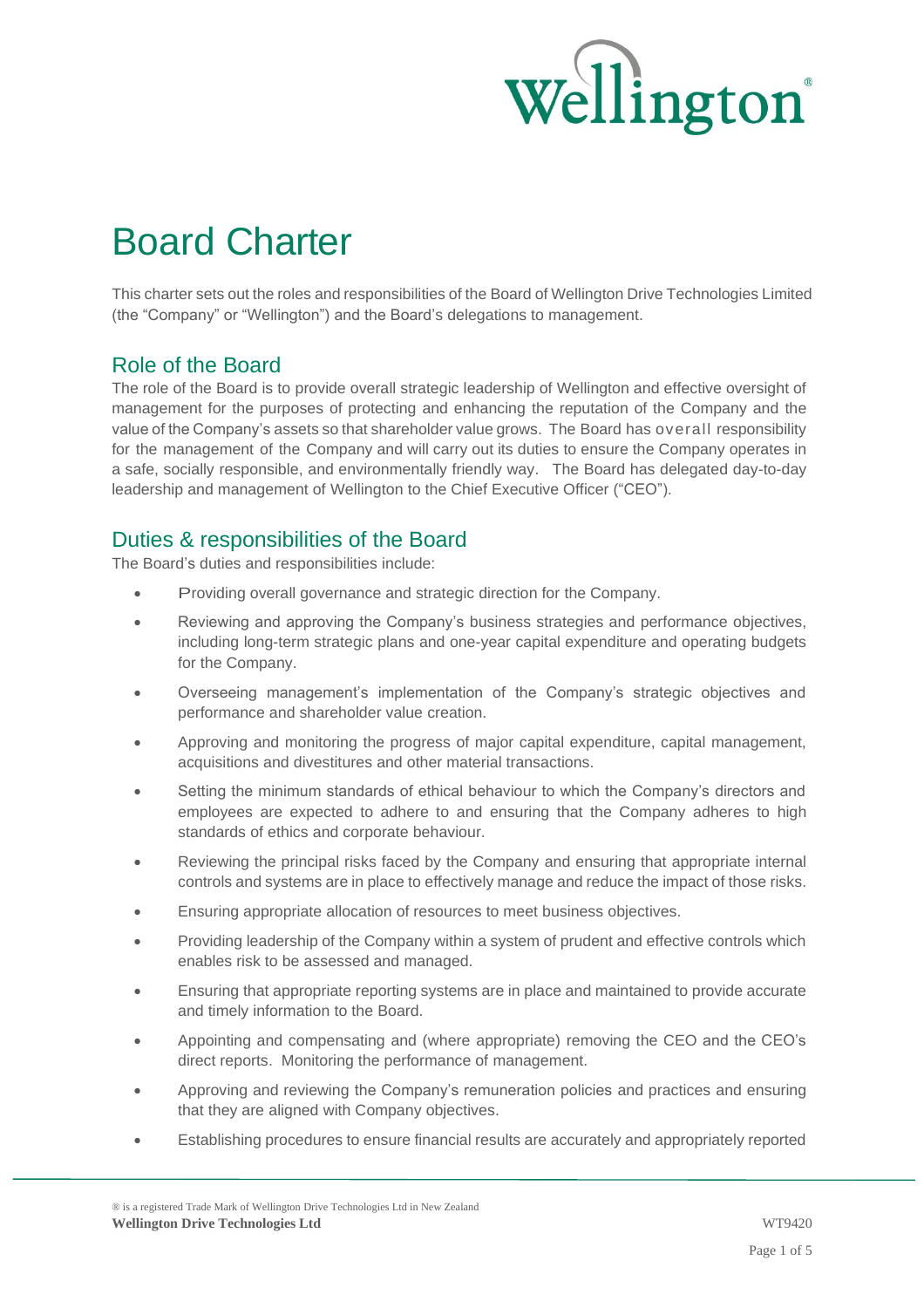

to shareholders on a timely basis in accordance with all legal and regulatory requirements.

- Overseeing accounting and reporting systems (including the external audit) and the Company's compliance with its continuous disclosure obligations.
- Monitoring, acting, and causing the Company to act in accordance with all laws and regulatory obligations applicable to the Company.
- Approving and overseeing the Company's health and safety framework and strategy.
- Establishing appropriate policies for the dealing by directors and employees in financial products of the Company.
- Appointing the chairperson (and deputy chairperson if necessary).
- Approving public announcements and communications to shareholders except where responsibility for these has been delegated to the CEO.
- Identifying, reviewing, and facilitating the appointment of individuals believed to be qualified to become directors.
- Reviewing director remuneration, at least every two years.

#### Delegation to committees

The Board may establish and disband permanent and temporary committees comprising a subset of members to assist in carrying out its responsibilities. Currently the Board has the following committees:

- Technology and Innovation Committee.
- Audit and Risk Committee; and
- Executive Appointments and Remuneration Committee.

Each committee has adopted a formal charter approved by the Board, setting out the delegated functions and responsibilities, composition and any administrative matters relating to that committee.

The committee chairpersons and members are appointed by the Board.

The Board is responsible for the oversight of its committees. Audit and Risk Committee papers are copied to all directors. Papers of other committees are copied to all directors as appropriate.

Director nominations are managed by the full Board, given the small size of the Company.

### Delegation to management

The Board has delegated to the CEO the authority to manage the business and day-to-day affairs of the Company in accordance with the strategy, business plans and policies approved by the Board, subject to certain matters that have been expressly reserved by the Board. This delegation includes:

- Operating Wellington's business within the parameters set by the Board and where a proposed transaction exceeds those parameters, referring that matter to the Board for its consideration and approval.
- Sub-delegation of functions to senior management of the Company subject to existing Board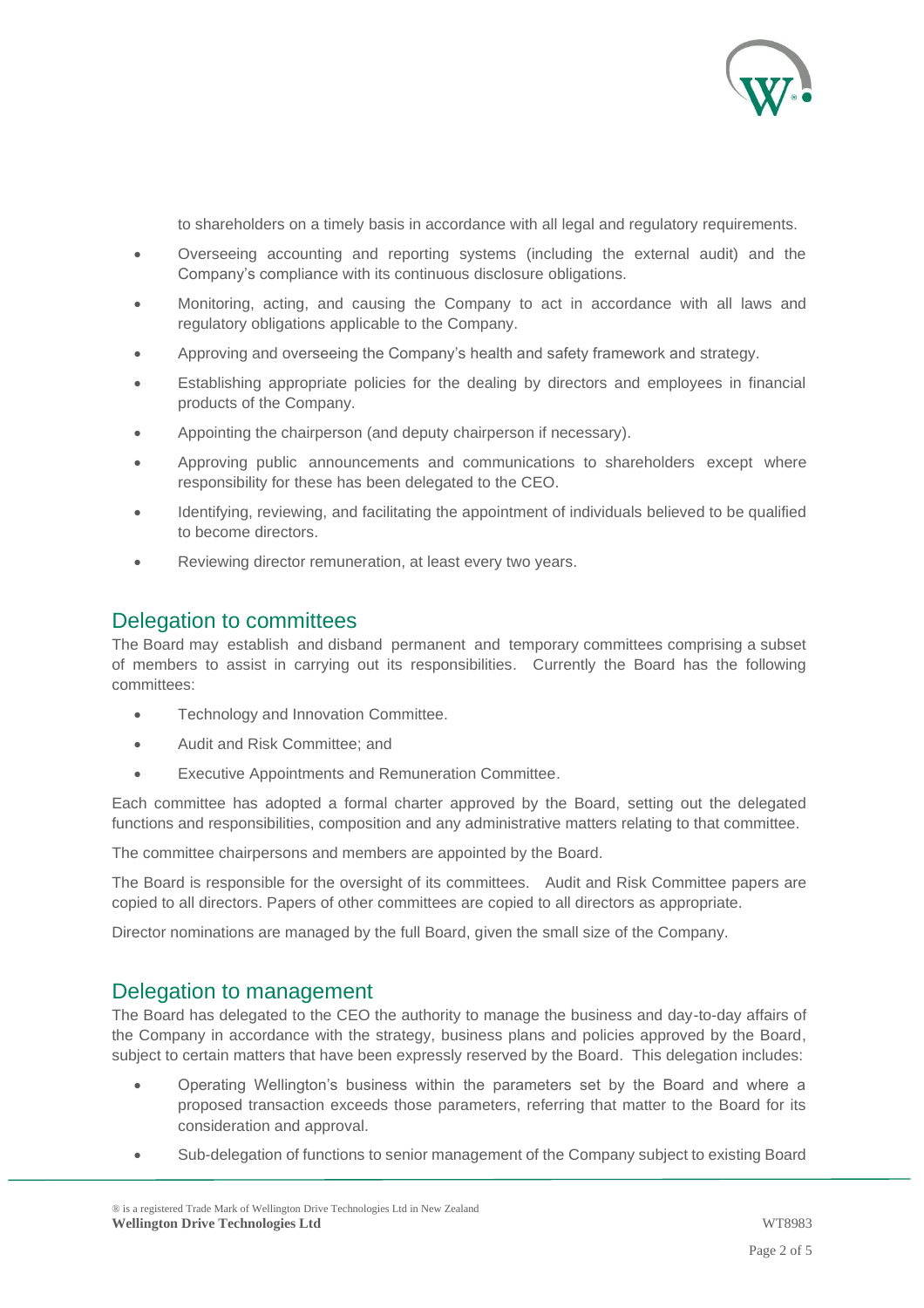

policies and any legal requirements, including those specified in the Delegated Authority Policy of Wellington.

- Developing business plans, budgets, and strategies for the Board's consideration and (if required) approval, implementing those plans, budgets, and strategies.
- Managing Wellington's financial and other reporting mechanisms to ensure they are functioning effectively, capturing relevant information on a timely basis.
- Identifying and managing operational business risks and, where necessary, formulating strategies to manage significant risks; and
- Implementing and monitoring internal control policies and procedures and ensuring that these remain appropriate and effective.

Management is required to provide the Board with sufficient timely information to enable the Board to perform its responsibilities.

Matters reserved by the Board include:

- Reviewing and determining policies regarding the Company's strategic direction and plans, key business and financial objectives and distribution policy and approval of any distribution.
- Approving financial budgets.
- Approving Treasury policies including foreign currency exposure and use of financial derivatives.
- Review of effectiveness of internal control, compliance, and risk management processes.
- Reviewing and approving any changes in accounting policies.
- Approving the CEO's and the CEO's direct reports' remuneration and benefits.
- Approving borrowing by the Company and changes to the Company's capital structure.
- Approval of material transactions.
- Appointment and removal of external auditor.
- Approval of public announcements and market releases.
- Approval of dealings in the Company's financial products by directors and employees.
- Communications with shareholders; and
- Any other matters that exceed the CEO's authority delegated under the Delegated Authority Policy.

### Composition of the Board

Wellington does not have a Nominations Committee. Nominations for election and re-election to the Board will be considered by the full Board. The chairperson leads the election/re-election process and ensures that appropriate checks are performed, and that all material information is provided to the Board. In the event the candidate is recommended to shareholders for election or re-election the shareholders shall also be provided with the material information, including, if the director is being reelected, the term of office served by the director.

The NZX Listing Rules provide that the minimum number of directors shall be three, two of which shall be ordinarily resident in New Zealand. They also provide that the minimum number of Independent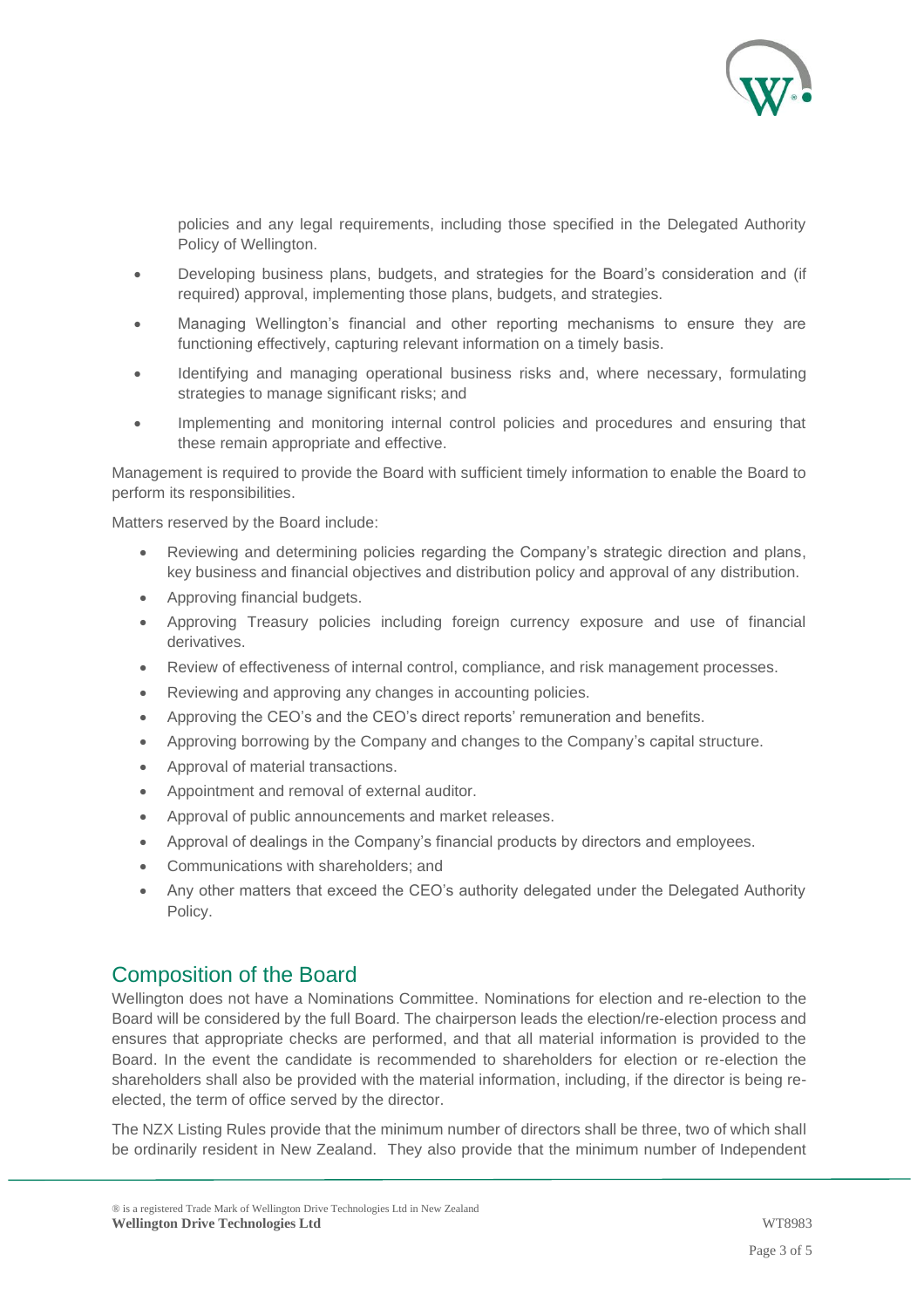

Directors shall be two.

The Board should comprise of directors: with an appropriate range and mix of skills and experience; who have proper understanding of, and competence to deal with current and emerging issues of the business, and who can effectively review and challenge the performance of management and exercise judgement independent of management.

The Board should evaluate its composition, having regards to its diversity.

The Board will determine the independence of each director on appointment and at least annually thereafter in accordance with the NZX Listing Rules and the NZX Corporate Governance Code. Each director must keep the Board advised of any interests he or she has that could affect their independence, including any interest that could conflict with the interests of Wellington.

Each newly appointed director is required to enter into a written agreement with the Company including details of the Company's governance policies, director remuneration, indemnity and insurance arrangements and expected time and other commitments to the Company.

The Board may appoint directors to fill casual vacancies. Directors appointed by the Board are required to be elected by shareholders at the first annual meeting of shareholders after their appointment.

Each director will retire at the third annual meeting of shareholders following that director's election by shareholders or three years, whichever is the longer, but will be eligible for re-election at that meeting.

The Board will appoint a chairperson from among its members. The chairperson should be an independent director, provided that if the chairperson is not independent, the chairperson shall not also be the CEO. The chairperson is responsible for: the leadership of the Board; chairing meetings; taking measures to facilitate contribution by all directors; promoting a constructive relationship between the Board and management; and will also be responsible for chairing meetings of shareholders.

## **Proceedings**

The Board shall meet regularly (generally not less than 8 times per year) and hold special meetings as required.

The Chairman, with the assistance of the CEO and company secretary, establishes the agenda for each Board Meeting. Each director may propose inclusion of items on the agenda. Directors normally receive materials at least five days in advance of meetings.

The quorum required under the Company's constitution to constitute a meeting of the Board is three directors.

Directors will use their best endeavours to attend Board meetings and will prepare thoroughly. Directors are expected to participate fully, frankly, and constructively in Board discussion and other activities and to bring the benefit of their particular knowledge, skills and abilities to their Board role. Details of director attendances shall be included in each annual report of the Company or on the Company's website.

Directors are expected to understand changes and trends in the Business and in the Company's environment and markets and to keep informed about the economic, political, social, and legal environment.

Directors are required to undertake appropriate training to remain current on how best to perform their duties as a director. New directors are appropriately introduced to the Company, and all directors are briefed on relevant industry knowledge and economics.